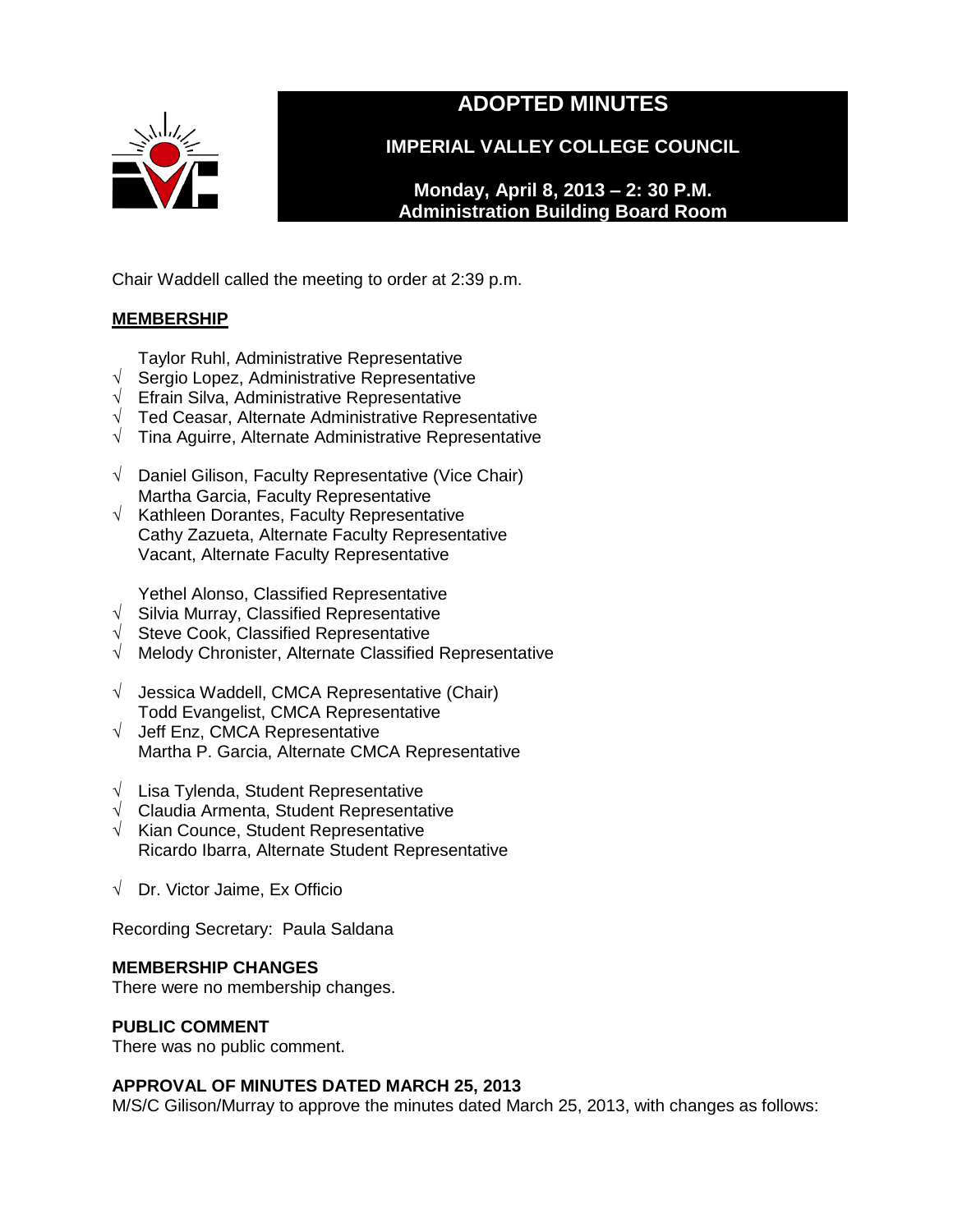Discussion:

Vice Chair Gilison stated he had changes to the minutes as follows:

Vice Chair Gilison stated that it is strongly recommended that the administrator on the College Council's FCMAT Committee not be on the START Committee, however, because it may be difficult to find an administrator who is not on the START committee to be on the College Council's FCMAT Committee, we should not mandate that the administrator not be on the START committee.

## **Motion carried.**

## **AREA REPORTS/UPDATES**

## **College Council Report**

Chair Waddell stated she had nothing to report.

## **Measure J and L Report**

VP Lau was not present at the meeting.

## **Program Review Update**

Dean Ceasar reported the resource requests were being reviewed by the resource committees.

## **Budget Update/Financial**

VP Lau was not present at the meeting.

## **ASG President Update**

ASG President Tylenda reported as follows:

- Elections are taking place today and tomorrow for election of senate members and new president.
- Campus Clean-Up scheduled on Friday, April  $12<sup>th</sup>$ , 8:00 am 12:00 p.m.; lunch to be served from 12:00 p.m. – 1:00 p.m. She invited all to participate in the clean-up.
- Comedy Show scheduled on April 16<sup>th</sup>, during Campus Hour.

# **President's Update**

Dr. Jaime reported as follows:

- Reminded everyone about the Board of Trustees meeting scheduled on Wednesday, April 17<sup>th</sup>.
- Announced a Special Board of Trustees Retreat scheduled on Saturday, April 27<sup>th</sup>; more details to follow.
- Announced the events scheduled on Thursday, April  $18<sup>th</sup>$ :
	- o Retiree Celebration and Years of Service/Tenure Recognition, to be held at the College Center, 2:30-4:30 p.m.
	- o Juanita Salazar Lowe Plaque Dedication, immediately following the Retiree/Years of Service/Tenure Recognition, 5:00 – 6:30 p.m., to take place in the Juanita Salazar Lowe Art Gallery.
	- $\circ$  Student Art Exhibit, taking place concurrently with the plaque dedication, in the Juanita Salazar Lowe Art Gallery.
- Informed the Council about the passing of former Calexico Trustee Bob Noble. Mr. Noble passed away last Saturday evening, April  $6<sup>th</sup>$ . He stated memorial services would be held on Saturday, April 13<sup>th</sup>, in Alpine. Mr. Noble served on the Imperial Community College Board of Trustees, representing Calexico. He stated more information would be forwarded as it is received.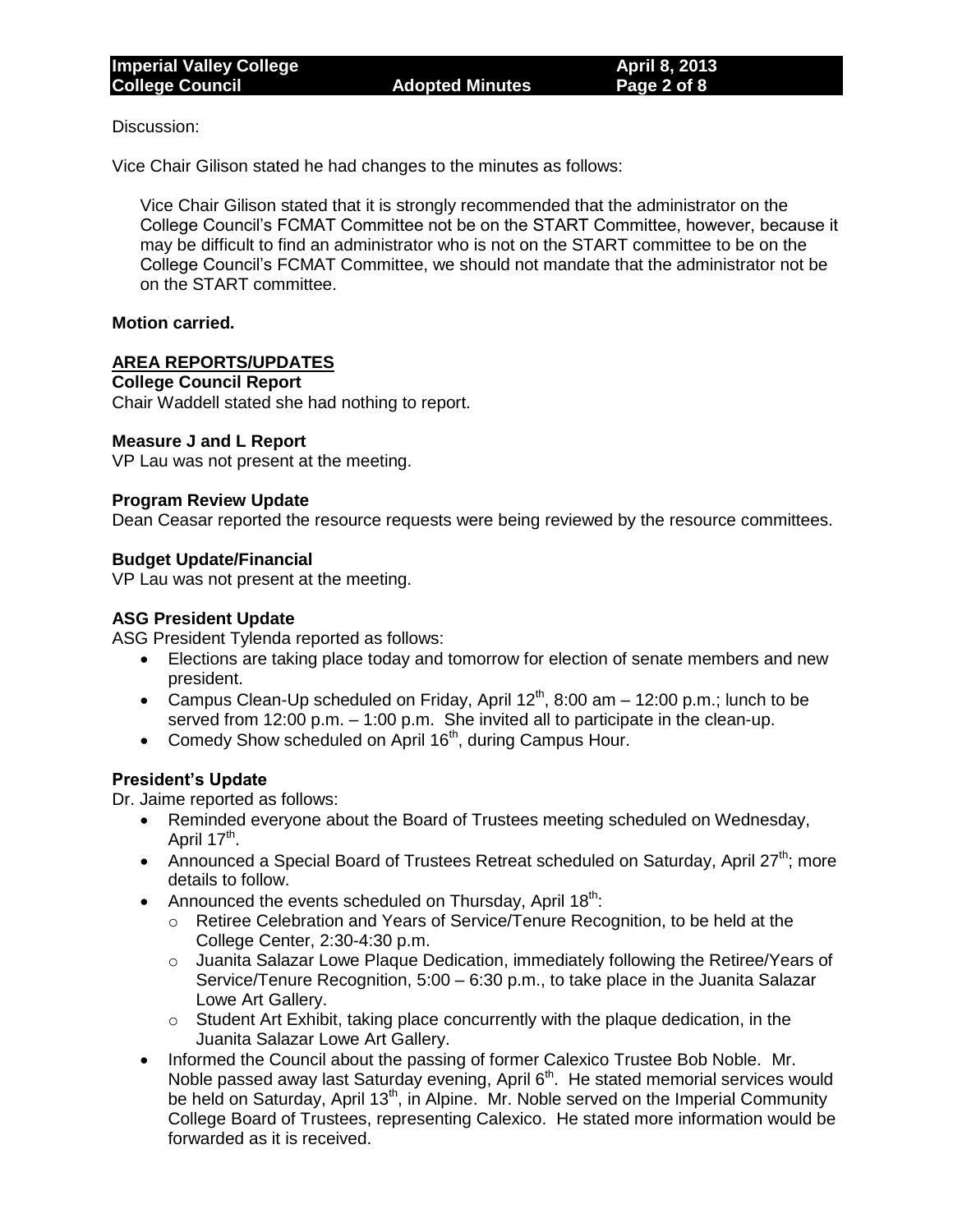## **SUB-COMMITTEE REPORTS**

Competitive Athletics Committee Environmental Health & Safety Committee Facilities and Environmental Improvement Committee Marketing Committee Student Affairs Committee

Chair Waddell stated no sub-committee minutes had been received.

## **OTHER COMMITTEE REPORTS**

#### **Academic Senate**

Vice Chair Gilison stated the Senate had not met during Spring break; the next Senate meeting is scheduled next week.

## **Budget and Fiscal Planning Committee**

VP Lau was not present at the meeting.

## **Technology Planning Committee**

Member Enz stated the committee would be meeting on Thursday, April 11<sup>th</sup>. The committee would be discussing Program Review; and then moving forward with technology planning items.

## **CART Committee/Accreditation**

VP Berry reported as follows:

- The committee would be meeting on April 18<sup>th</sup>, and would be evaluating the accreditation process, including the visit, the self-study, and begin the process of planning for a response to the Commission's findings.
- Attended a CIO meeting last week in San Francisco.
	- $\circ$  Barbara Beno discussed the new accreditation standards which would be coming out in 2014.
	- $\circ$  Dr. Beno stated there would be little changes, with the exception of getting rid of duplication.
	- $\circ$  Emphasis would be stronger on student achievement data, including how the data is analyzed, the interventions and evaluation of those interventions.

## **Staffing Committee**

Dean Gregory reported as follows:

- Stated that the recommendations from the Staffing Committee would be discussed in today's College Council meeting. He apologized for the late addition of the action item, but explained that the Executive Council felt it was important the Staffing Committee recommendations be brought before the College Council for recommendations to President Jaime.
- Committee has reviewed the reclassification requests.
- Committee is beginning its work on the annual staffing plan, which will be presented to the EMPC.
- The Committee will be reviewing the EEO policy.
- The next meeting is scheduled on Monday, April 15<sup>th</sup>.

## **DISCUSSION AND INFORMATION ITEMS**

None.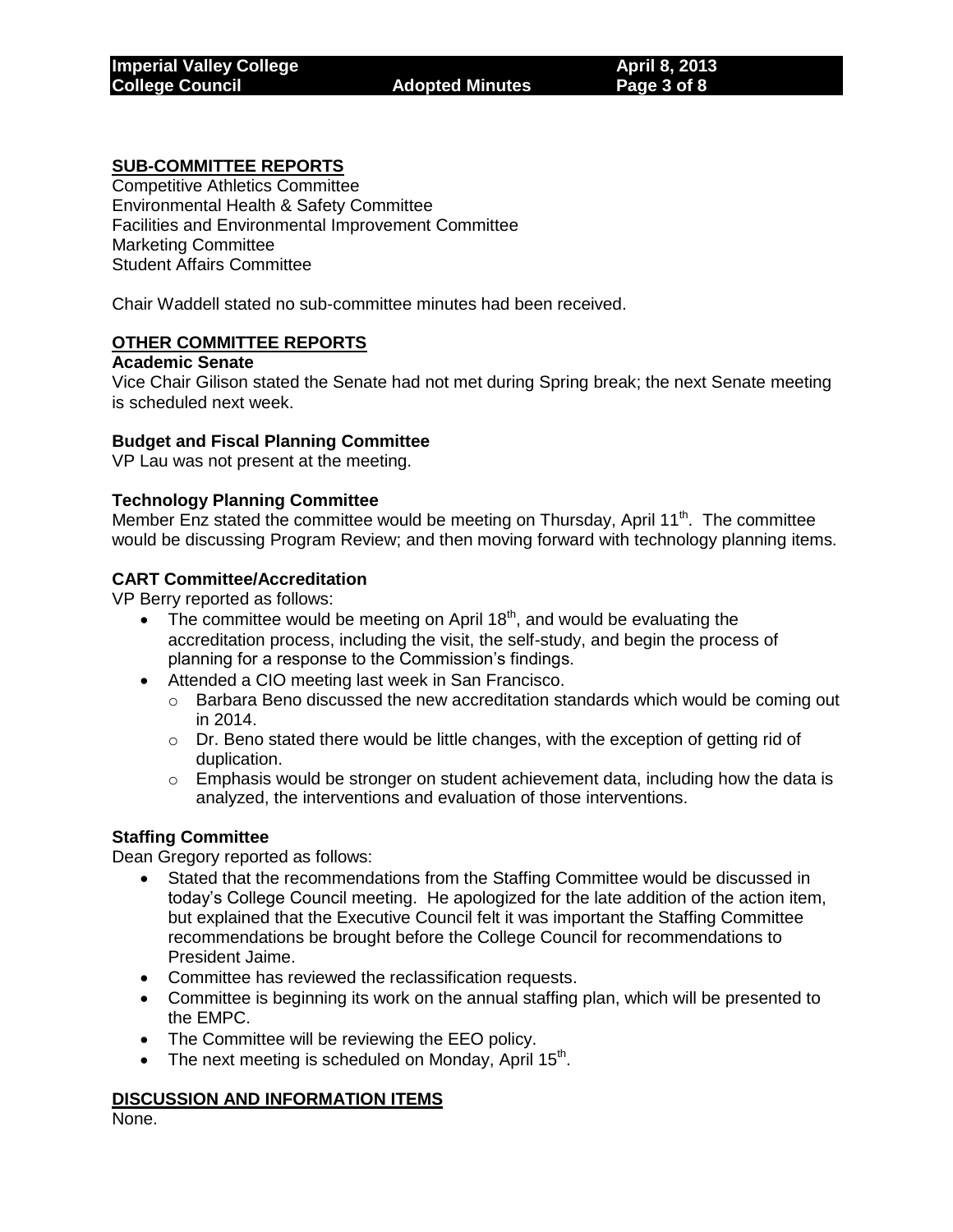# **ACTION ITEMS:**

## **1. Nomination/Election of College Council Chair**

Chair Waddell stated nominations for College Council Chair would be accepted.

Member Enz asked if, historically, the Vice Chair has replaced the Chair, and the starting and ending dates of office.

Chair Waddell stated that historically the Vice Chair has replaced the Chair, but that was not necessarily how it had to happen. She stated her term ends on June  $30<sup>th</sup>$ ; therefore, the new chair would begin his/her term on July 1<sup>st</sup>.

M/S/C Silva/Dorantes to nominate Daniel Gilison as the College Council Chair.

Vice Chair Gilison accepted the nomination.

There were no other nominations.

#### **Motion carried.**

Chair Waddell congratulated Vice Chair Gilison.

#### **2. Nomination/Election of College Council Vice Chair**

Chair Waddell stated nominations for the College Council would be accepted.

M/S/C Gilison/Silva to nominate Yethel Alonso as the College Council Vice Chair.

Due to Member Alonso's absence from today's meeting, Vice Chair Gilison added that he had talked to Member Alonso about the nomination and that she was amenable to her nomination.

There were no other nominations.

## **Motion carried.**

Chair Waddell announced Yethel Alonso as the new College Council Vice Chair.

**3. Ad Hoc Committee to Review FCMAT Recommendations – Committee Chairperson** Chair Waddell stated she had sent an email to CTA President Jacobson and CSEA President Arce-Gomez, requesting faculty/staff membership for the FCMAT Ad Hoc Committee. To date,

she had received no response.

Vice Chair Gilison reiterated the discussion that took place at the last College Council meeting with regard to the preference that the Ad Hoc Committee Chair be a member of the College Council. He stated since the ad hoc committee would report to the College Council, it would make it easier than if the chair was someone not on the College Council.

Member Silva inquired as to the committee composition.

Vice Chair Gilison stated the composition would consist of five members: one student, one faculty, one administrator, one classified, and one CMCA.

Vice Chair Gilison restated his opinion from the last College Council meeting that those members already on another FCMAT subcommittee, i.e. Senate subcommittee or START, not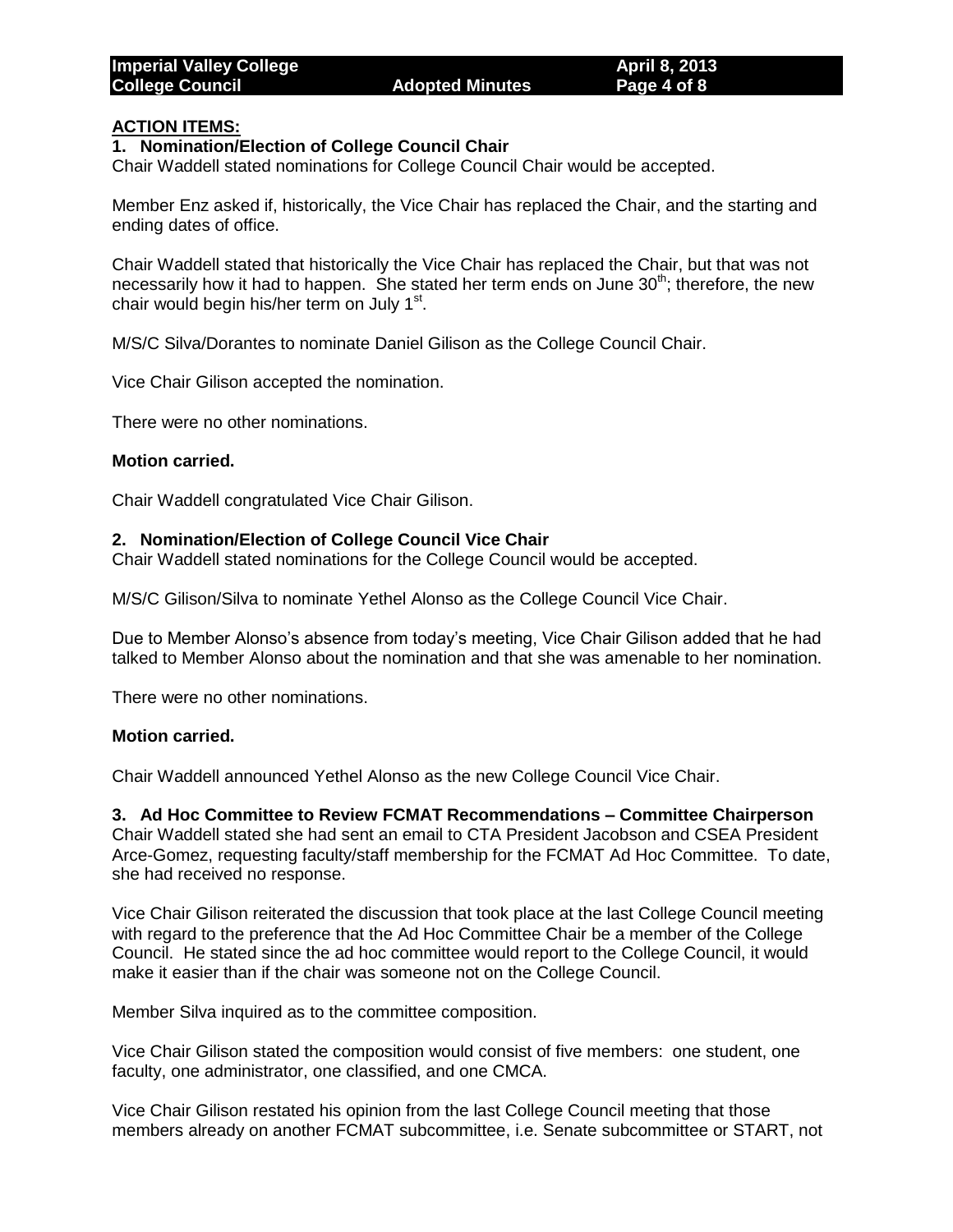be required to serve on this subcommittee, but that this may be difficult due to all administrators already serving on the START committee.

Member Silva suggested that each member ask their respective group and seek membership.

Chair Waddell stated the item would be returned to the next meeting.

# **4. Creation of the Campus Hour Subcommittee**

Chair Waddell stated she met with Academic Senate President Eric Lehtonen to discuss the Campus Hour Subcommittee, in which it was determined the subcommittee should fall under the College Council, as it affects faculty, staff and students on campus. She stated the composition would consist of 10 members: 2 administrators, 2 faculty, 2 classified, 2 confidentials, and 2 students.

Member Lopez stated he would like to volunteer for the committee.

M/S/C Silva/Gilison to approve creation of the Campus Hour Subcommittee.

## Discussion:

Chair Waddell clarified the committee's role would be to review the current campus hour, including maintaining a calendar of events, and looking at ways to improve it. She stated that since the fall schedule had already been created, the committee's primary focus for the fall would be to plan events at the current time slot. However, for the spring semester the committee would be able to examine and possibly recommend a change to the campus hour time.

VP Berry stated the spring schedule would be completed by the end of September, so any changes to the schedule and/or campus hour time would have to be done quickly.

VP Finnell stated he recently received information regarding campus hour at different community colleges, and has compiled the data for anyone interested in reviewing it.

Dean Ceasar asked if the subcommittee would also be responsible for overseeing the professional development activities, as this was going to be a function of the Academic Senate subcommittee. He stated that due to the Student Success Act taking effect, it was critical that some committee assume the responsibility.

VP Berry stated the ACCJC would be looking at our staff development plan and believes it will be one of the recommendations; therefore, it is imperative that some group take charge of professional development.

Chair Waddell suggested that the motion be amended to change the name of the committee to Campus Hour/Professional Development Subcommittee.

Member Silva accepted the change to the motion to approve creation of the Campus Hour/Professional Development Subcommittee.

Vice Chair Gilison accepted the change to the motion as well.

## **Motion carried.**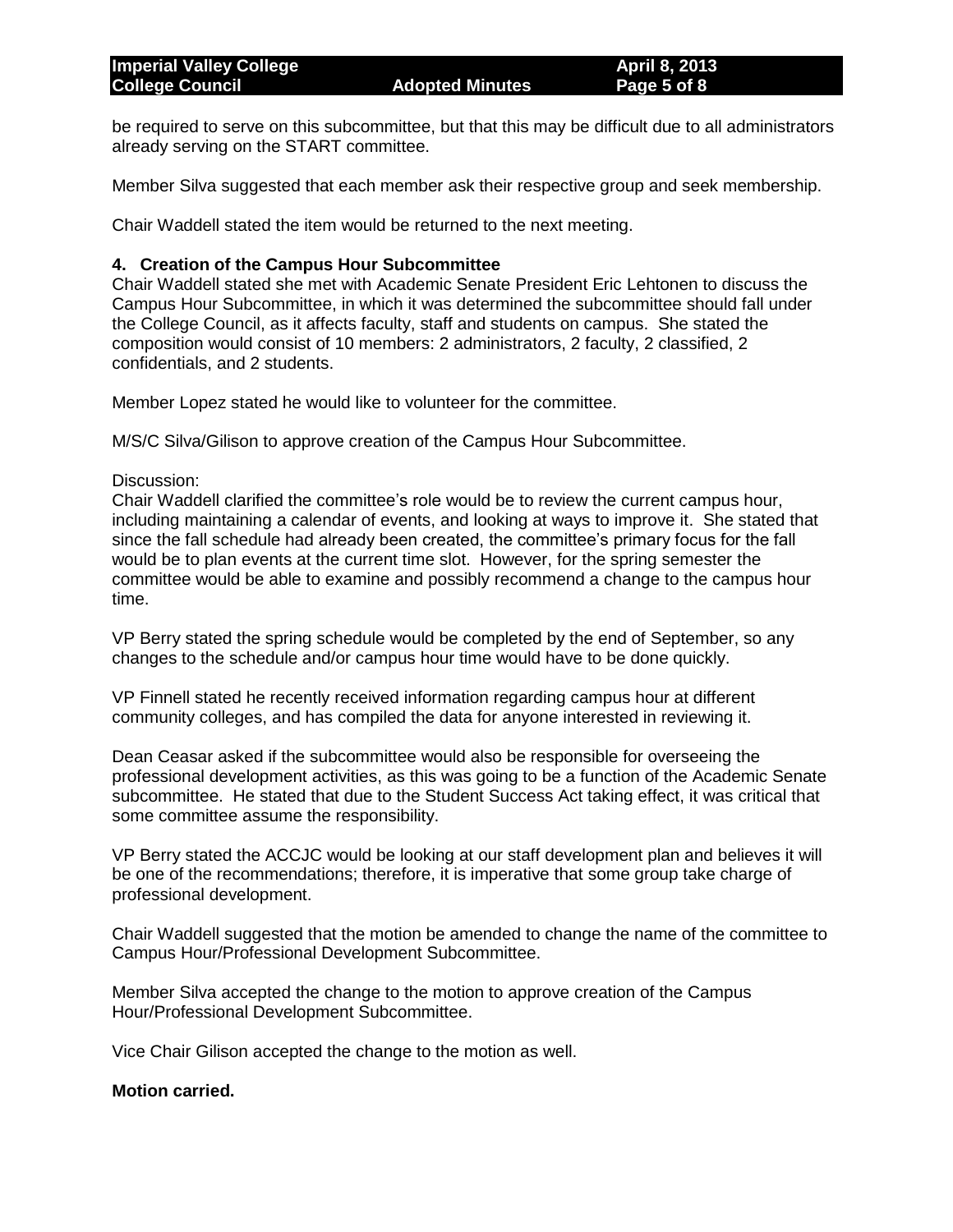## **5. Approval of Staffing Committee Reclassifications**

Chair Waddell provided a background, stating the reclassification requests had been reviewed by the Staffing Committee; the committee provided its recommendations; and now those recommendations were before the College Council for recommendation to President Jaime.

Dean Gregory stated the Executive Council believed it was appropriate to bring these recommendations to the College Council. He explained the Staffing Committee would report to the EMPC with matters relating to the annual staffing resource plan; and would report to the College Council with matters relating to staff matters.

VP Berry stated that during the accreditation visit, some of the staff interviewed were uncertain about our processes. She stated the college needed to ensure the right processes were followed before taking any matter before the Board.

Chair Waddell provided a brief description of the four reclassification requests.

Discussion followed regarding the reclassification request for Senior Enterprise Systems Specialist, including the job description, increase in salary range, fiscal impact, and its effect on the FCMAT recommendations.

Member Silva asked if the increase in salary was due to the lack of qualified applicants for the position.

VP Finnell stated the salary increase was due to the difficulty in recruiting a qualified person and the recent reorganization of technology into student services. He stated the duties are currently being performed by a consultant.

Member Dorantes asked if the position is in line with the FCMAT recommendations.

Dean Gregory clarified the position is a classified and not administrative position. He stated the FCMAT report does not discuss reclassifying a position. He stated IVC followed the FCMAT recommendation to have three vice presidents instead of four; thus an increase of duties to one vice president.

Member Enz stated this reclassification affects him directly as the position would report to him. He stated as a result of the recent department restructure, his duties as director have also changed; thus the necessity for someone with more responsibility and seniority to manage projects. He stated the reason for the title change and salary increase was to stay consistent within the department.

M/S/C Silva/Enz to accept all the recommendations from the Staffing Committee.

## **Motion failed.**

M/S/C Dorantes/Chronister to approve the Staffing Committee recommendation requests individually.

## Discussion:

Member Chronister commented with regard to the reclassification for Continuing Education Technician, that most technicians on campus are at a range 14, but that this position was at a 13. She stated the duties are similar to those of an A&R technician, with the addition of coordinating duties.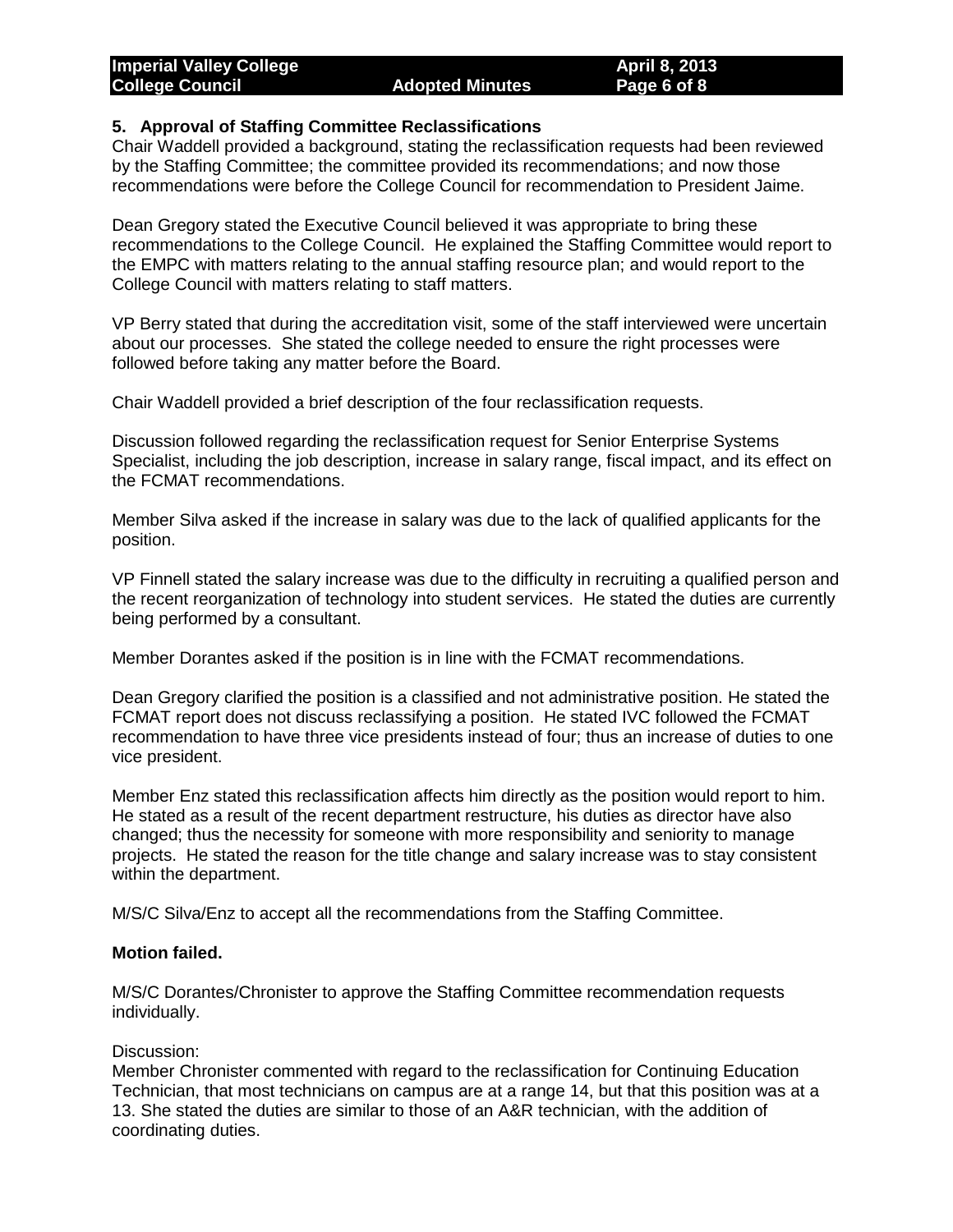Dean Silva stated the position was a range 13 because that was the previous range of the position.

#### **Motion carried.**

M/S/C Dorantes/Silva to approve recommendation #1 – Continuing Education Technician.

#### **Motion carried.**

M/S/C Dorantes/Gilison to approve recommendation # 3 and #4 – Technology Support Specialist.

Discussion:

Member Chronister asked if both positions were currently filled.

Chair Waddell stated both positions were currently filled.

Opposed: Silvia Murray Steve Cook

#### **Motion carried.**

Motion by Member Dorantes to table #5 – Senior Enterprise Systems Specialist, due to lack of information.

Member Silva inquired of Member Dorantes as to what information was needed.

Member Dorantes was unclear as to her request for further information.

VP Finnell commented the reclassification requests had been reviewed and discussed at length by both CSEA and the Staffing Committee; therefore the request for further information needed to be clear and specific.

Member Dorantes withdrew her motion to table #5.

M/S/C Silva/Murray to approve recommendation #5 – Senior Enterprise Systems Specialist.

Discussion:

Vice Chair Gilison asked if anyone was on the CSEA Reclassification Committee or familiar with the reclassification recommendation, as this would be helpful information in making a decision.

Member Murray stated she was a member of the CSEA Reclassification Committee. She stated Director Enz and VP Finnell spoke to the committee and explained that due to the recent structural changes within the department, the position would be assuming more responsibility, including managing special projects. Due to the additional duties, the committee agreed to the reclassification.

Opposed: Kathleen Dorantes

## **Motion carried.**